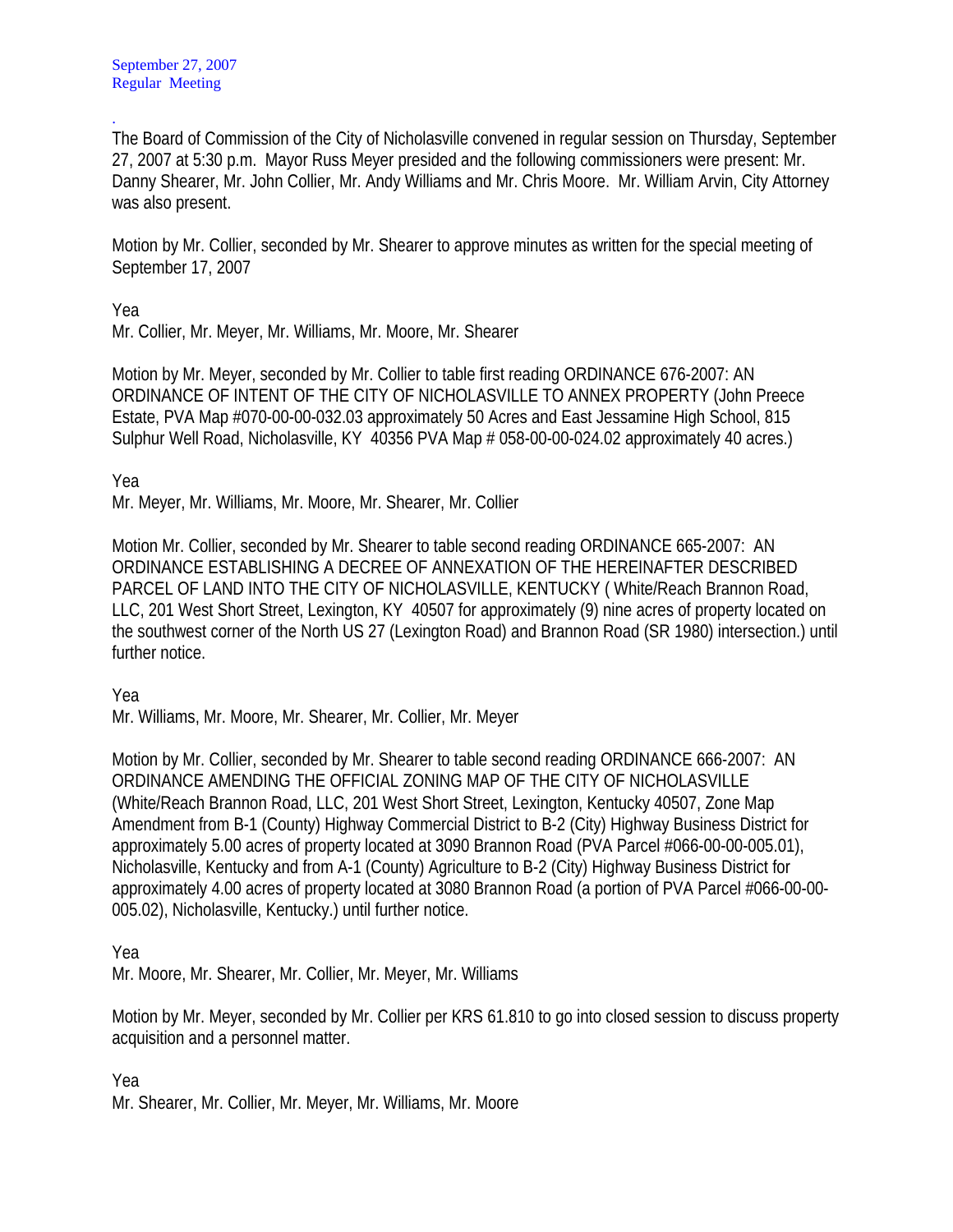Motion by Mr. Collier, seconded by Mr. Moore to hire Scott Taylor as Water Treatment Plant Operator Trainee, grade 19, at a starting rate of \$10.32 per hour effective October 3, 2007 pending physical and drug test.

## Yea

.

Mr. Collier, Mr. Meyer, Mr. Williams, Mr. Moore, Mr. Shearer

Motion by Mr. Williams, seconded by Mr. Shearer to increase Gary Bowen's (Electric Department employee) hourly rate by \$1.89 per hour for a salary adjustment. Mr. Bowen has completed his probation period.

## Yea

Mr. Meyer, Mr. Williams, Mr. Moore, Mr. Shearer, Mr. Collier

Motion by Mr. Williams, seconded by Mr. Collier to give a 5% promotion increase to John Olson, 3<sup>rd</sup> Class Lineman. Mr. Olson was promoted November 2006 from Ground Technician to 3rd Class Lineman and was not given a promotion increase at that time.

Yea

Mr. Williams, Mr. Moore, Mr. Shearer, Mr. Collier, Mr. Meyer

Motion by Mr. Collier, seconded by Mr. Williams to accept public improvements (water distribution system, sanitary sewer system, storm drainage and streets) in Squire Lake Subdivision and release the letter of credit posted upon completion as certified by the Planning Commission staff.

Yea

Mr. Moore, Mr. Shearer, Mr. Collier, Mr. Meyer, Mr. Williams

Motion by Mr. Collier, seconded by Mr. Shearer to authorize the Mayor to sign a Proclamation for White Cane Safety Day as follows:

## *Proclamation for*

White Cane Safety Day

*WHEREAS*, the white cane, which every blind citizen of our state has the right to carry, demonstrates and symbolizes his ability to achieve a full and independent life, and his capacity to work productively in competitive employment; and

*WHEREAS,* the white cane, by allowing every blind person to move freely and safely from place to place, makes it possible for him fully to participate in and contribute to our society; and

*WHEREAS*, every citizen should be aware that the law requires that motorists exercise appropriate caution when approaching a blind person carrying a white cane; and